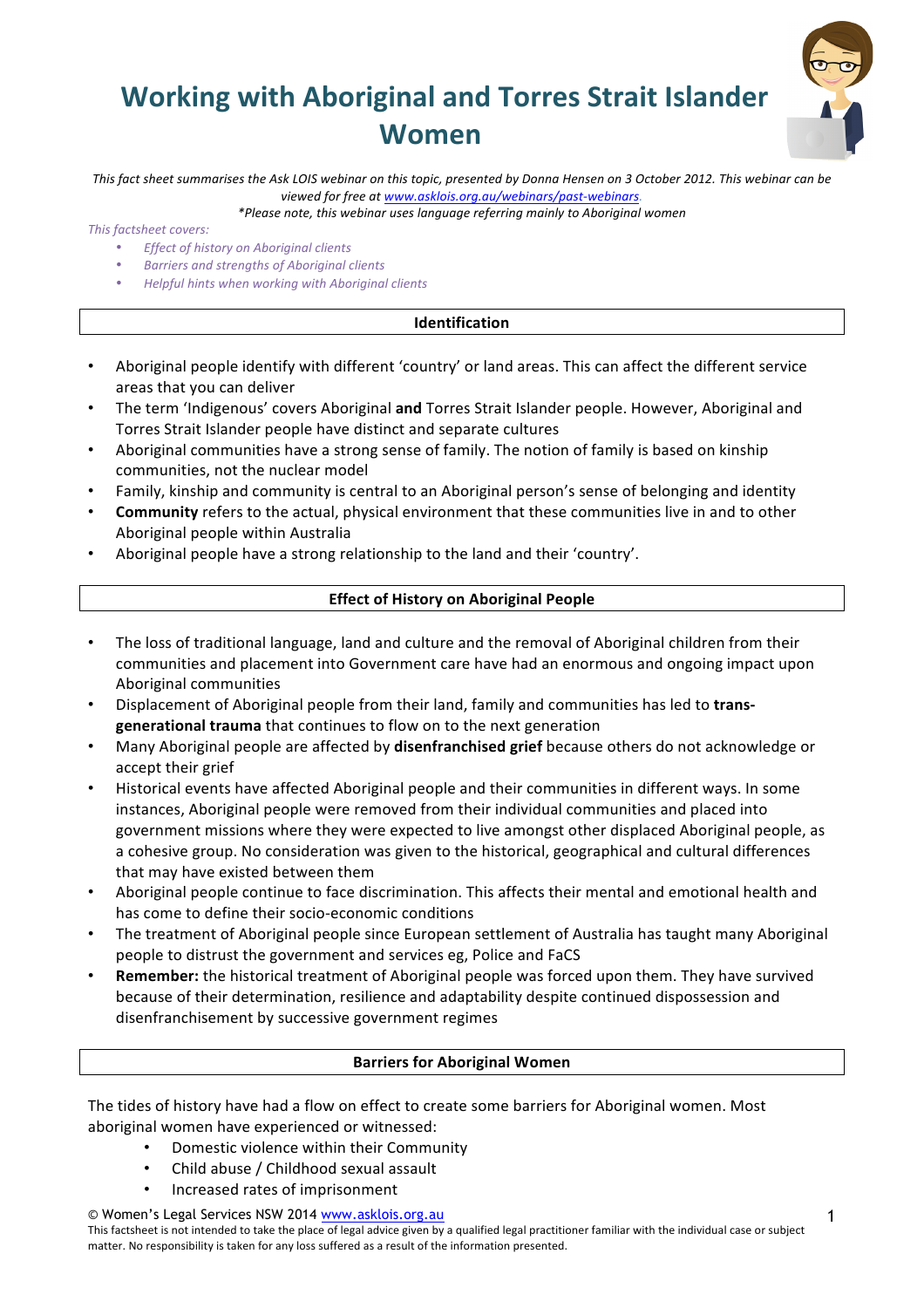#### **Quick Statistics**

- Aboriginal women are 6 times more likely to experience domestic violence than non-Aboriginal women<sup>1</sup>
- Aboriginal women living in rural or regional areas are 45 times more likely to experience domestic violence than non-Aboriginal women<sup>2</sup>
- Aboriginal women are 31 times more likely to be hospitalised for family violence assaults than other Australian women and men<sup>3</sup>
- Aboriginal women are 16 25 times more likely to experience sexual assault than non-Aboriginal women<sup>4</sup>
- In 2006-07, 48% of Indigenous homicide victims were female<sup>5</sup>
- These statistics reflect reported violence, not all victims report violence or seek assistance the real figures are probably much higher
- These experiences can lead to the break down of the family unit, the abuse of drugs and/or alcohol and increased rates of sexual or family violence
- This can lead to further, cyclical barriers for Aboriginal women. For example:
	- For some women, sexual or family violence is perceived as 'normal'. This may be the case for some Aboriginal women as well
	- It may be difficult for them to find support within their community (especially when many other members of their community are experiencing the same problems)
	- They might feel disloyal if they report on member/s of their community

Other barriers some Aboriginal women face include:

- Shyness or not wanting to talk to people outside of the community
- Shame as a cultural issue where Aboriginal people do not want to draw attention to themselves
- Different communication styles
- Lower literacy levels
- Confidentiality issues
- Higher rate of health problems
- Lower life expectancy

## **Strengths of Aboriginal Women**

When working with Aboriginal women, it is useful to keep in mind their strengths, they:

- May speak many languages. All speak a dialect of English that is Aboriginal-English but may speak other dialects as well
- May be open to discussing issues that are considered taboo, such as domestic violence
- Aboriginal women are intelligent. Be mindful that you treat them as such
- Aboriginal women are creative and artistic  $-$  it is helpful to think outside of the box when delivering a service i.e. holding meetings outside
- Aboriginal women have a strong sense of humour
- Aboriginal women are proud. The role of the service provider is to provide a holistic service that assists Aboriginal women in strengthening their support networks
- Be flexible in your approach to communication. Ask how Aboriginal women would like the information to be communicated to them and/or their 'group'

 $<sup>1</sup>$  NSW BOSCAR, "Trends and Patterns in domestic violence assaults: 2001 to 2010", May 2011,8.</sup>

 $2$  Gordon Inquiry Report 2001.

<sup>&</sup>lt;sup>3</sup> Steering Committee for the Review of Government Service Provision, "Overcoming Indigenous Disadvantage: Key Indicators 2011", Productivity Commission, Canberra, 23.

 $^4$  Lievore D 2003, Non-reporting and Hidden Recording of Sexual Assault: An International Review, Report prepared by the Australian Institute of Criminology for the Commonwealth Office of the Status of Women, Commonwealth of Australia, Canberra.

<sup>©</sup> Women's Legal Services NSW 2014 www.asklois.org.au <sup>5</sup> Productivity Commission 2009 Fact Sheet: Women, men and children, 2.

This factsheet is not intended to take the place of legal advice given by a qualified legal practitioner familiar with the individual case or subject matter. No responsibility is taken for any loss suffered as a result of the information presented.